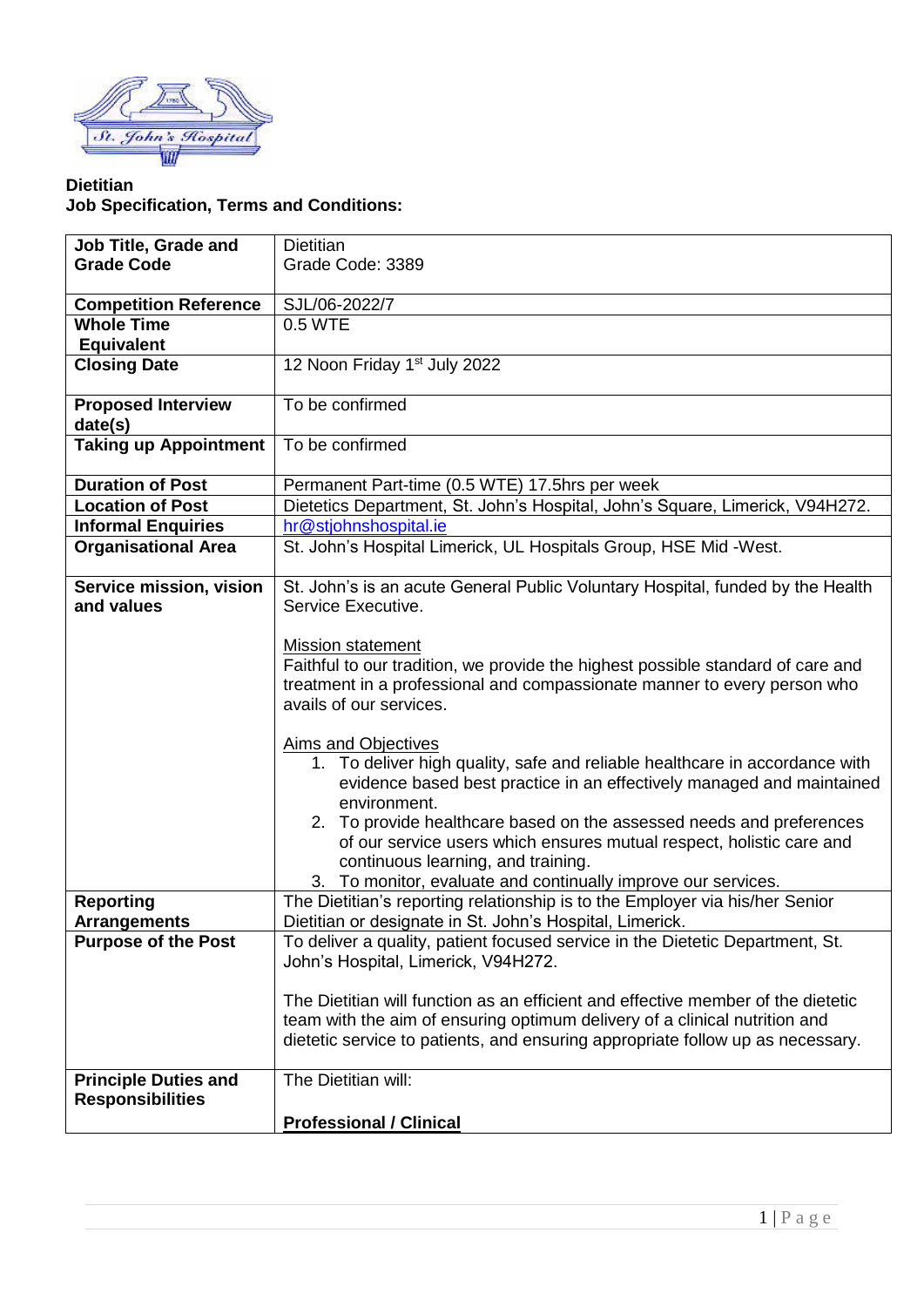| $\bullet$<br>٠<br>٠<br>$\bullet$<br>$\bullet$ | Ensure that professional standards are maintained in accordance with the<br>requirements as set out by CORU https://coru.ie/files-<br>recognition/standards-of-proficiency-for-dietitians.pdf<br>Assist in the ongoing functioning and organisation of the dietetic service<br>within scope of role and practice.<br>Prioritise and manage a patient caseload according to the needs of the<br>service.<br>Deliver on an effective self-managed workload, maximising the use of time<br>and resources.<br>Identify nutritional problems through individual assessment of nutritional<br>status and estimation of requirements. |
|-----------------------------------------------|--------------------------------------------------------------------------------------------------------------------------------------------------------------------------------------------------------------------------------------------------------------------------------------------------------------------------------------------------------------------------------------------------------------------------------------------------------------------------------------------------------------------------------------------------------------------------------------------------------------------------------|
| $\bullet$                                     | Instigate the Malnutrition Universal Screening Tool (M.U.S.T.) and relevant<br>other adapted screening tools or resources for patient groups as relevant.                                                                                                                                                                                                                                                                                                                                                                                                                                                                      |
| $\bullet$                                     | Devise and implement appropriate nutritional care plans so that patients                                                                                                                                                                                                                                                                                                                                                                                                                                                                                                                                                       |
| $\bullet$<br>$\bullet$                        | are assessed and advised appropriately.<br>Liaise with catering staff (where relevant) in the development of menus and<br>specialised therapeutic diets in accordance with national and local policies.<br>Provide a dietetic service that is evidence based, encompassing specific<br>objectives, strategies, audit and evaluation.                                                                                                                                                                                                                                                                                           |
| $\bullet$                                     | Contribute to the development and implementation of standards and quality<br>improvement initiatives.                                                                                                                                                                                                                                                                                                                                                                                                                                                                                                                          |
| ٠                                             | Participate effectively in multidisciplinary teams, team meetings and case<br>conferences.                                                                                                                                                                                                                                                                                                                                                                                                                                                                                                                                     |
| $\bullet$                                     | Participate in research and in developing databases for relevant patient<br>groups.                                                                                                                                                                                                                                                                                                                                                                                                                                                                                                                                            |
| $\bullet$                                     | Know the limits of own practice and when to seek advice / refer to another<br>health professional.                                                                                                                                                                                                                                                                                                                                                                                                                                                                                                                             |
|                                               | <b>Education &amp; Training</b>                                                                                                                                                                                                                                                                                                                                                                                                                                                                                                                                                                                                |
| $\bullet$<br>٠                                | Strive to maintain standards of practice and levels of clinical knowledge by<br>participating in continuous professional development initiatives.<br>Participate in professional groups and fora relevant to clinical nutrition and<br>dietetics.                                                                                                                                                                                                                                                                                                                                                                              |
| ٠                                             | Provide evidence-based nutrition training to health care professionals /<br>colleagues as appropriate.                                                                                                                                                                                                                                                                                                                                                                                                                                                                                                                         |
| $\bullet$                                     | Produce and evaluate nutrition education materials for patients and<br>multidisciplinary teams.                                                                                                                                                                                                                                                                                                                                                                                                                                                                                                                                |
|                                               | Participate in clinical supervision, mentoring, appraisal, clinical reflection and<br>be open to reflective practice.                                                                                                                                                                                                                                                                                                                                                                                                                                                                                                          |
| ٠                                             | Participate in the practice education of student Dietitians.                                                                                                                                                                                                                                                                                                                                                                                                                                                                                                                                                                   |
|                                               | <b>Quality and Risk, Health and Safety Management</b>                                                                                                                                                                                                                                                                                                                                                                                                                                                                                                                                                                          |
|                                               | Work in accordance with relevant St. John's Hospital policies, legislation and<br>professional policies, guidelines and requirements to ensure safe practice<br>and high standards of service delivery.                                                                                                                                                                                                                                                                                                                                                                                                                        |
| $\bullet$                                     | Work in a safe manner with due care and attention to the safety of self and<br>others.                                                                                                                                                                                                                                                                                                                                                                                                                                                                                                                                         |
| ٠                                             | Be aware of risk management issues, identify risks and take appropriate                                                                                                                                                                                                                                                                                                                                                                                                                                                                                                                                                        |
| ٠                                             | action, report all adverse incidents and near misses.<br>Adhere to St. John's Hospital policies in relation to the procurement, care<br>and safety of any equipment supplied for the fulfilment of duty.                                                                                                                                                                                                                                                                                                                                                                                                                       |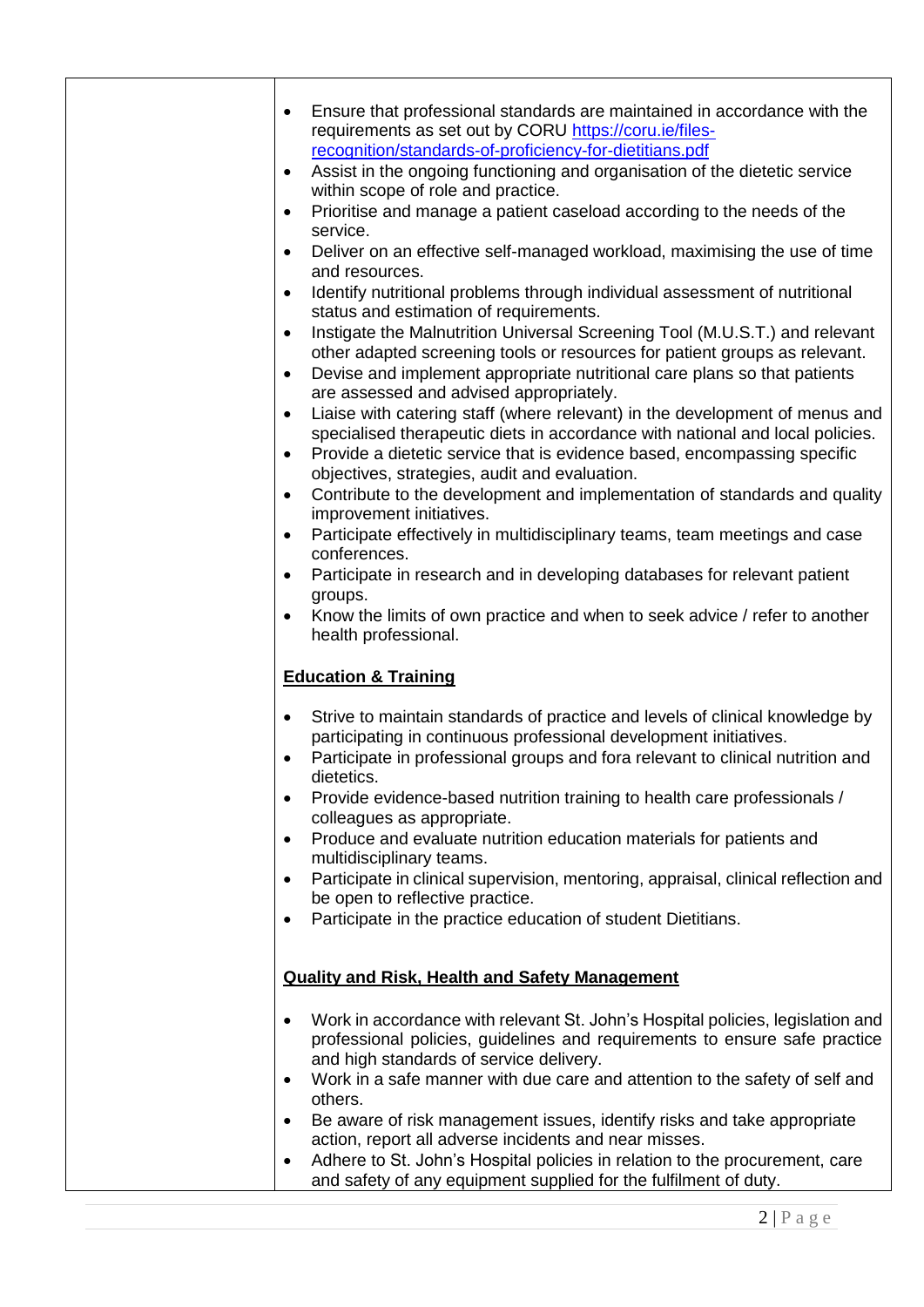| Have a working knowledge of the Health Information and Quality Authority<br>$\bullet$<br>(HIQA) Standards as they apply to the role for example, Standards for<br>Healthcare, National Standards for the Prevention and Control of Healthcare<br>Associated Infections, Hygiene Standards etc. and comply with associated |
|---------------------------------------------------------------------------------------------------------------------------------------------------------------------------------------------------------------------------------------------------------------------------------------------------------------------------|
| St. John's Hospital protocols for implementing and maintaining these<br>standards as appropriate to the role.                                                                                                                                                                                                             |
| Support, promote and actively participate in sustainable energy, water and<br>$\bullet$<br>waste initiatives to create a more sustainable, low carbon and efficient health<br>service.                                                                                                                                    |
| <b>Administrative</b>                                                                                                                                                                                                                                                                                                     |
| Contribute to service planning and development in their area of assignment<br>$\bullet$<br>and prepare and present information that will aid operational and strategic<br>planning for future service development.                                                                                                        |
| Maintain appropriate patient records, metrics and statistics in accordance<br>with St. John's Hospital and local guidelines. Prepare patient progress<br>reports, performance indicators or statistics as required.                                                                                                       |
| Maintain legal and professional standards with regard to patient and data<br>$\bullet$<br>confidentiality e.g. General Data Protection Regulation (GDPR) and<br>Freedom of Information (FOI).                                                                                                                             |
| Represent the department at meetings, committees and/or conferences as<br>$\bullet$<br>required.                                                                                                                                                                                                                          |
| Make efficient use of developments in Information Technology.<br>Keep up to date with organisational developments within the Irish Health<br>$\bullet$<br>Service.                                                                                                                                                        |
| <b>Generic Duties and Responsibilities:</b>                                                                                                                                                                                                                                                                               |
| Service:                                                                                                                                                                                                                                                                                                                  |
| Perform duties efficiently, effectively and economically in line with best                                                                                                                                                                                                                                                |
| practice and/or as directed by Management in the provision of a quality<br>service at all times.                                                                                                                                                                                                                          |
| Maintain a flexible approach to performance of duties.<br>Strictly adhere to operational policies and procedures specific to                                                                                                                                                                                              |
| designated area of duty.<br>Deal with customer/staff/patient queries in a courteous, effective and                                                                                                                                                                                                                        |
| efficient manner.<br>Maintain confidentiality of all matters pertaining to the Hospital, staff and<br>patients                                                                                                                                                                                                            |
|                                                                                                                                                                                                                                                                                                                           |
| <b>Education and training:</b>                                                                                                                                                                                                                                                                                            |
| To participate in mandatory training programmes.<br>To participate in continuing professional development including in-<br>service training as agreed with the Senior Dietitian or designated officer.<br>To attend relevant study days and seminars.                                                                     |
| To participate in student training where appropriate.<br>$\bullet$                                                                                                                                                                                                                                                        |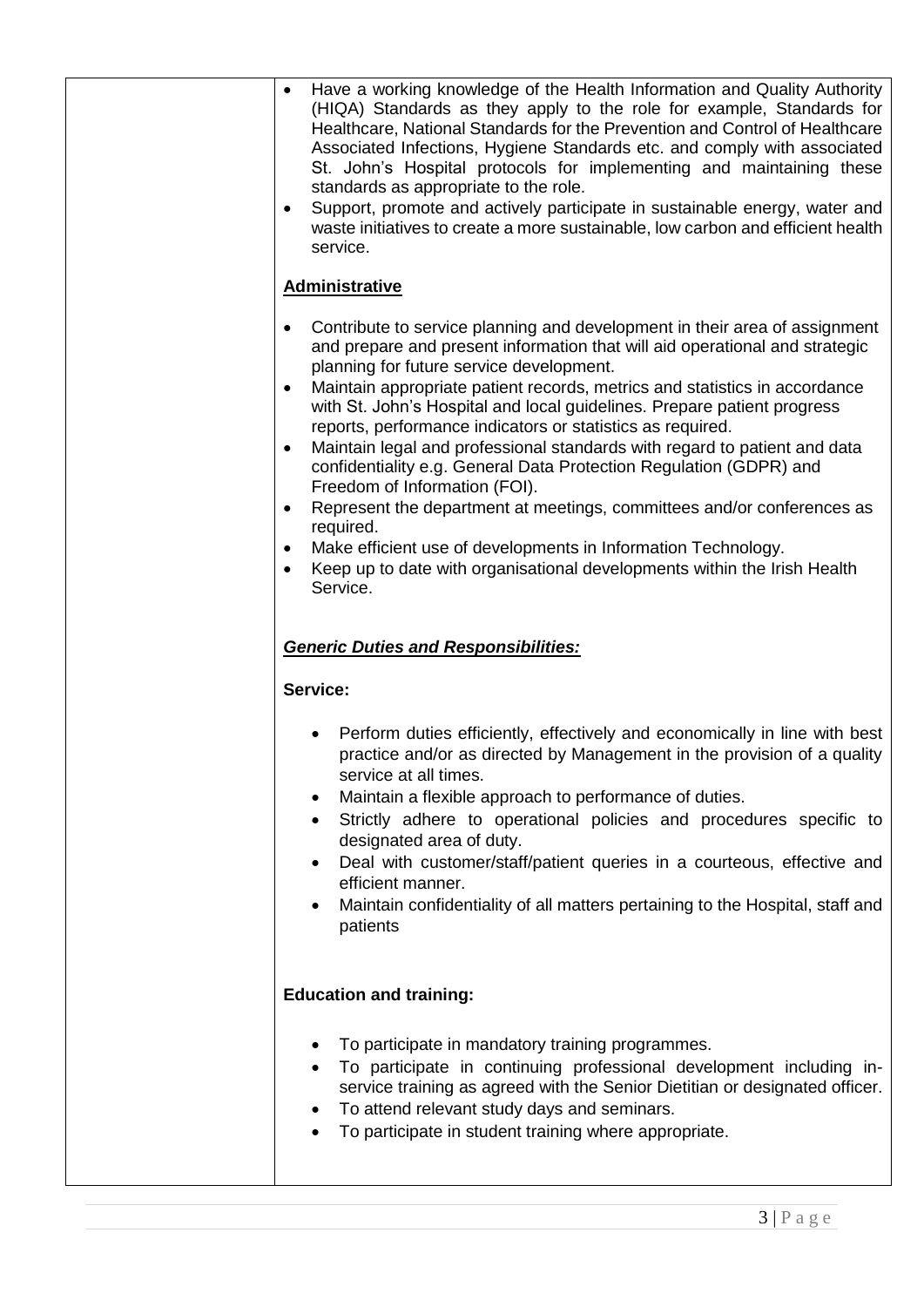| Hygiene:                                                                                                                                                                                                                                                                                                                                                                                                                                                                                                                                                                                                                                                                                                                                                               |
|------------------------------------------------------------------------------------------------------------------------------------------------------------------------------------------------------------------------------------------------------------------------------------------------------------------------------------------------------------------------------------------------------------------------------------------------------------------------------------------------------------------------------------------------------------------------------------------------------------------------------------------------------------------------------------------------------------------------------------------------------------------------|
| To be aware of and exercise best practice in relation to personal hygiene<br>and cleaning duties.<br>Adhere to the prescribed dress code.                                                                                                                                                                                                                                                                                                                                                                                                                                                                                                                                                                                                                              |
| Health, Safety and Welfare at Work:                                                                                                                                                                                                                                                                                                                                                                                                                                                                                                                                                                                                                                                                                                                                    |
| Be familiar with the hospital's Health & Safety procedures.<br>Identify hazards, assess risks and report same as per hospital policy to<br>$\bullet$<br>relevant personnel, and in accordance with individual responsibilities<br>under all Health and Safety legislation and regulations.<br>Adhere to Hospital infection control policy.<br>$\bullet$<br>Co-operate fully and participate with/in all health and safety training<br>$\bullet$<br>programmes.<br>Be familiar and comply with lifting & handling techniques.<br>$\bullet$<br>Be familiar with the Hospital's Major Emergency Plan and Fire Plan.<br>$\bullet$                                                                                                                                          |
| <b>Risk</b>                                                                                                                                                                                                                                                                                                                                                                                                                                                                                                                                                                                                                                                                                                                                                            |
| All staff are responsible for identifying, assessing and reporting all risks<br>$\bullet$<br>and for contributing to the management and review of all risks.                                                                                                                                                                                                                                                                                                                                                                                                                                                                                                                                                                                                           |
| <b>Accountability</b>                                                                                                                                                                                                                                                                                                                                                                                                                                                                                                                                                                                                                                                                                                                                                  |
| Report for duty on time and at the designated place of duty as prescribed<br>by Hospital Management.<br>Take direction and guidance from the Deputy Chief Executive<br>Manager/Senior Dietitian in relation to all duties and human resources<br>issues.<br>Facilitate and encourage good industrial relations.<br>Recognise the needs and importance of patient services.<br>Be aware of accountability and responsibility in order to assist in the<br>delivery of the highest standard of dietetic services in a professional and<br>compassionate manner to every person who avails of the hospitals'<br>services.<br>Required to bring to the attention of the immediate Supervisor any<br>difficulties or problems encountered in the performance of their work. |
| The above Job Description is not intended to be a comprehensive list of<br>all duties involved and consequently, the post holder may be required to<br>perform other duties as appropriate to the post, which may be assigned<br>to him/her from time to time and to contribute to the development of the<br>post while in office. Flexibility must be exercised in dealing with new<br>situations and emergencies.                                                                                                                                                                                                                                                                                                                                                    |
| This job description is a guide to the general range of duties assigned to the<br>post holder. It is intended to be neither definitive nor restrictive and is subject<br>to periodic review with the employee concerned.<br>The appointee must perform his/her duties to the highest professional<br>standards in accordance with the code of conduct issued by their<br>professional body.                                                                                                                                                                                                                                                                                                                                                                            |
|                                                                                                                                                                                                                                                                                                                                                                                                                                                                                                                                                                                                                                                                                                                                                                        |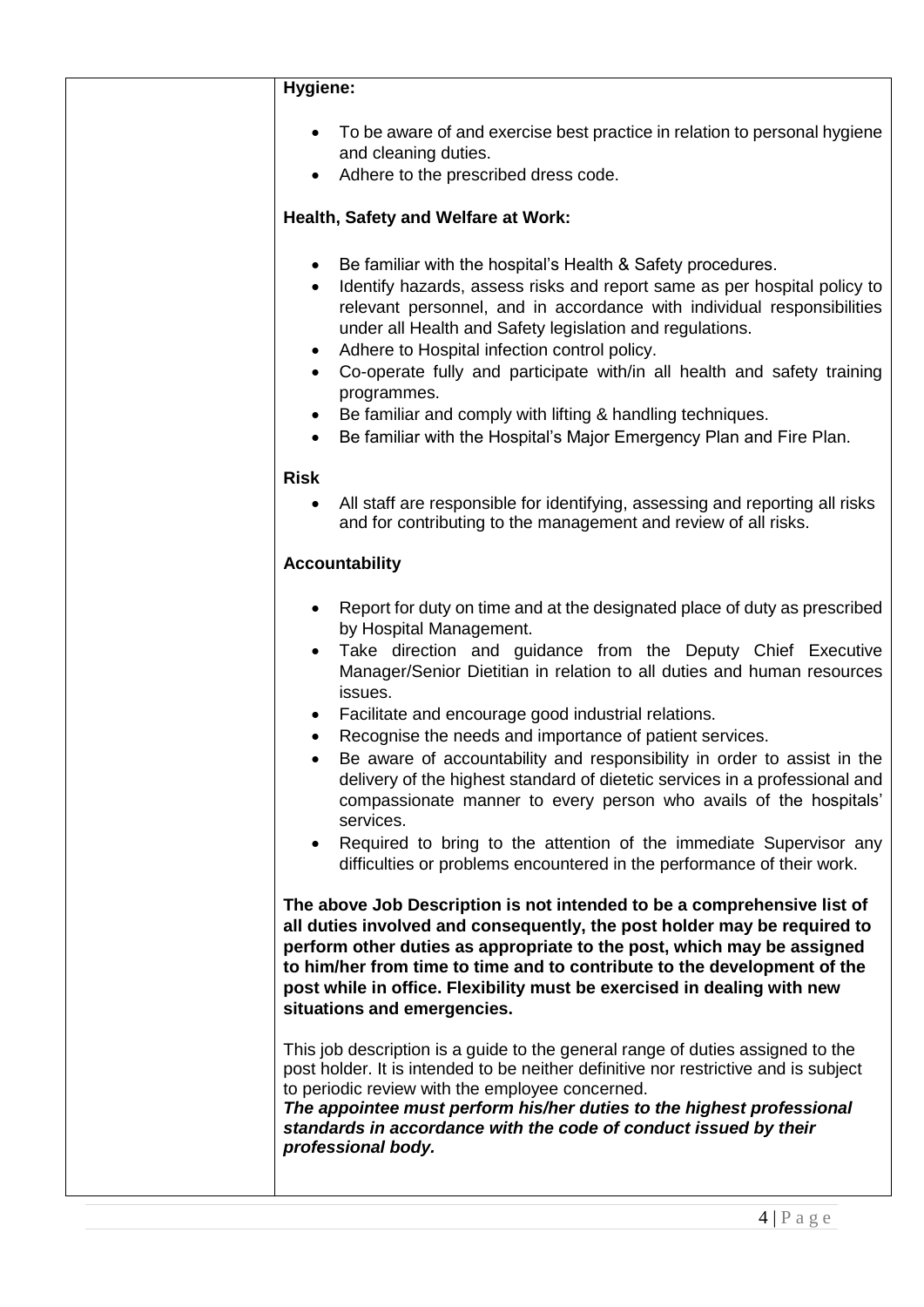| <b>Eligibility Criteria</b>  | Candidates must possess, on the closing date of application:                                                                                                                                                                                                                                                              |
|------------------------------|---------------------------------------------------------------------------------------------------------------------------------------------------------------------------------------------------------------------------------------------------------------------------------------------------------------------------|
| <b>Qualifications and/or</b> | 1. Statutory Registration, Professional Qualifications, Experience, etc.                                                                                                                                                                                                                                                  |
| experience                   | (a) Candidates for appointment must:                                                                                                                                                                                                                                                                                      |
|                              | (i)<br>Be registered or be eligible for registration as a Dietitian by<br>the<br><b>Dietitians</b><br>Registration<br><b>Board</b><br>at<br><b>CORU</b><br>(https://www.coru.ie/).                                                                                                                                        |
|                              | And                                                                                                                                                                                                                                                                                                                       |
|                              | (ii)<br>Have the requisite knowledge and ability (including a high<br>standard of suitability and professional ability) for the<br>proper discharge of the duties of the office.                                                                                                                                          |
|                              | And                                                                                                                                                                                                                                                                                                                       |
|                              | (iii)<br>Provide proof of Statutory Registration on the Dietitians<br>Register maintained by the Dietitians Registration Board at<br>CORU before a contract of employment can be issued.                                                                                                                                  |
|                              | <b>Desirable</b>                                                                                                                                                                                                                                                                                                          |
|                              | Experience in diabetes                                                                                                                                                                                                                                                                                                    |
|                              | (2) Annual registration                                                                                                                                                                                                                                                                                                   |
|                              | appointment practitioners<br>must maintain<br>(i)<br>On.<br>annual<br>registration on the Dietitians Register maintained by the<br>Dietitians Registration Board at CORU.                                                                                                                                                 |
|                              | And<br>Practitioners must confirm annual registration with CORU to<br>(ii)<br>the HSE by way of the annual Patient Safety Assurance<br>Certificate (PSAC).                                                                                                                                                                |
|                              | $(3)$ Health                                                                                                                                                                                                                                                                                                              |
|                              | Candidates for and any person holding the office must be fully competent<br>and capable of undertaking the duties attached to the office and be in a<br>state of health such as would indicate a reasonable prospect of ability to<br>render regular and efficient service.                                               |
|                              | (4) Character<br>Candidates for and any person holding the office must be of<br>good character.                                                                                                                                                                                                                           |
|                              | <b>Garda Vetting</b><br>In accordance with Hospital policy Garda Vetting will form part of the selection<br>process. Specific instruction on this process will be given at the appropriate<br>time. Applicants who do not comply with the Hospital's requirements in this<br>regard will be excluded from the competition |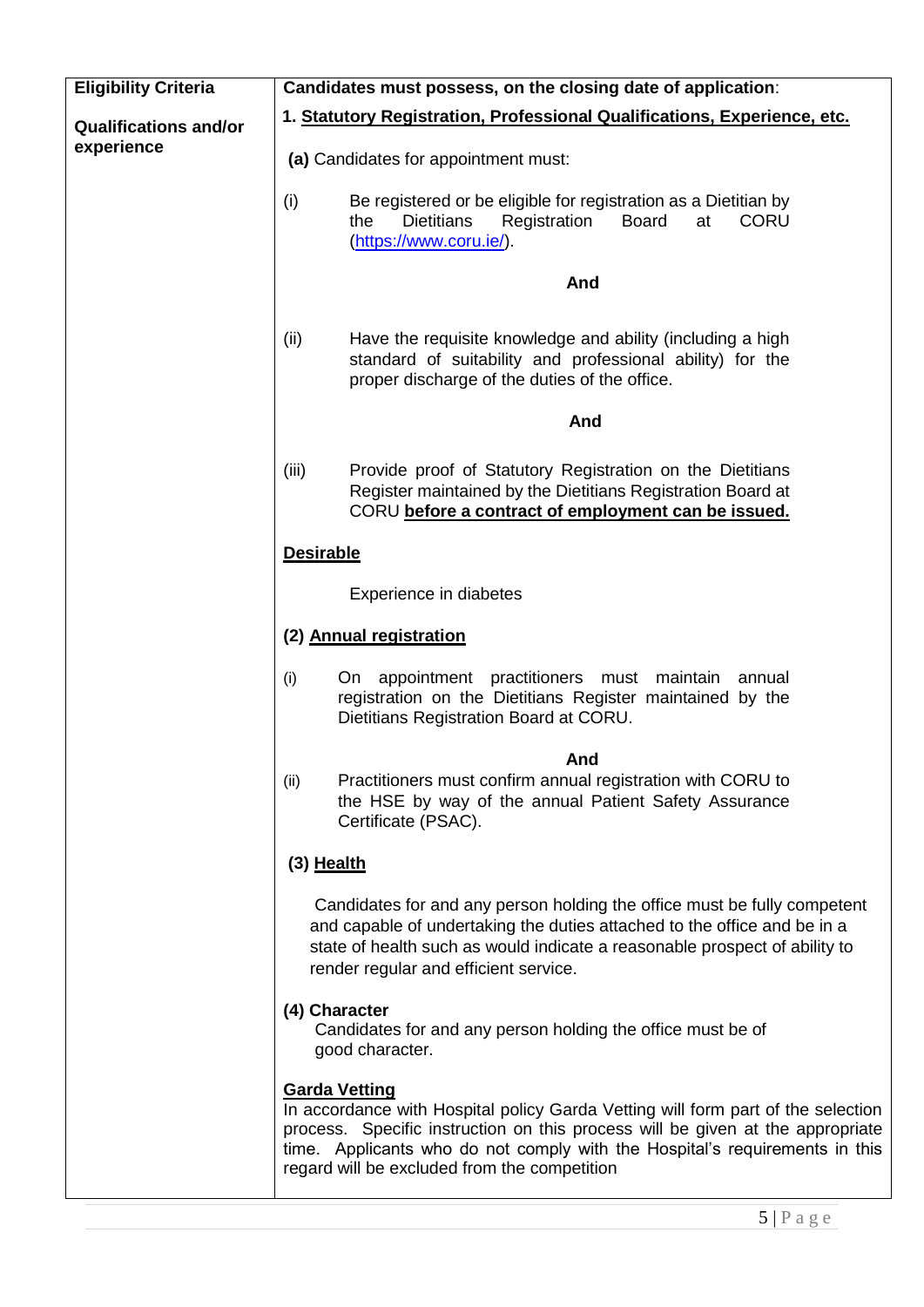|                                                 | <b>Candidates must demonstrate:</b>                                                                                                                                                                                                                                                                                                                                                                                                                                                                                                                                   |
|-------------------------------------------------|-----------------------------------------------------------------------------------------------------------------------------------------------------------------------------------------------------------------------------------------------------------------------------------------------------------------------------------------------------------------------------------------------------------------------------------------------------------------------------------------------------------------------------------------------------------------------|
| Professional                                    |                                                                                                                                                                                                                                                                                                                                                                                                                                                                                                                                                                       |
| Knowledge                                       | <b>Professional Knowledge and Experience</b>                                                                                                                                                                                                                                                                                                                                                                                                                                                                                                                          |
| <b>Essential Skills,</b><br>competencies and/or | A high level of clinical knowledge to carry out the duties and responsibilities<br>of the role.<br>Knowledge of the various theoretical models and approaches that apply in<br>$\bullet$                                                                                                                                                                                                                                                                                                                                                                              |
| knowledge                                       | current practice.                                                                                                                                                                                                                                                                                                                                                                                                                                                                                                                                                     |
|                                                 | Knowledge of a range of appropriate interventions relevant to the client<br>$\bullet$<br>group and an ability to apply knowledge to best practice.<br>The knowledge, abilities and clinical skills required to provide safe, efficient<br>$\bullet$<br>and effective service in the area of practice.                                                                                                                                                                                                                                                                 |
|                                                 | Demonstrate a commitment to promoting evidence-based practice and<br>$\bullet$<br>research.                                                                                                                                                                                                                                                                                                                                                                                                                                                                           |
|                                                 | Commitment to Continuous Professional Development, including a<br>willingness to undertake specific training / gain competence in new areas of<br>practice. Engages effectively in professional supervision.<br>Demonstrate evidence of computer skills including use of Microsoft Word,<br>$\bullet$<br>Excel, email and PowerPoint systems, as relevant to the role.<br>Maximises the use of ICT with a willingness to develop IT skills relevant to<br>$\bullet$<br>the role.                                                                                      |
|                                                 | <b>Planning and Managing Resources</b>                                                                                                                                                                                                                                                                                                                                                                                                                                                                                                                                |
|                                                 | Effective planning and organising skills including awareness of resource<br>$\bullet$<br>management and importance of value for money.<br>Effective time management skills including the ability to effectively prioritise<br>$\bullet$<br>multiple tasks.<br>Foresees potential problems or competing priorities and takes appropriate<br>$\bullet$<br>action to ensure service standards don't suffer / deadlines are met.<br>Takes responsibility for the achievement of delivery targets.<br>$\bullet$                                                            |
|                                                 | <b>Team Player Skills</b>                                                                                                                                                                                                                                                                                                                                                                                                                                                                                                                                             |
|                                                 | The ability to work independently as well as part of multidisciplinary teams.<br>Effectively builds and maintains relationships. Understands and values<br>$\bullet$<br>individuals and their respective professional roles.<br>Actively communicates and consults with team members / relevant others<br>$\bullet$<br>as required.<br>React constructively to setbacks and is able to both give and receive<br>feedback.                                                                                                                                             |
|                                                 | <b>Commitment to Providing a Quality Service</b>                                                                                                                                                                                                                                                                                                                                                                                                                                                                                                                      |
|                                                 | Demonstrates a commitment to providing a quality service.<br>٠<br>Demonstrates sound knowledge and evidence-based practice when<br>$\bullet$<br>providing a service.<br>Takes immediate action and informs management when problems arise or<br>$\bullet$<br>standards slip.<br>Demonstrates an ability to be flexible and embrace change in order to<br>enhance service delivery and improve service user care.<br>Demonstrates innovation, enthusiasm, and self-motivation in their approach<br>$\bullet$<br>to service delivery, health promotion and client care. |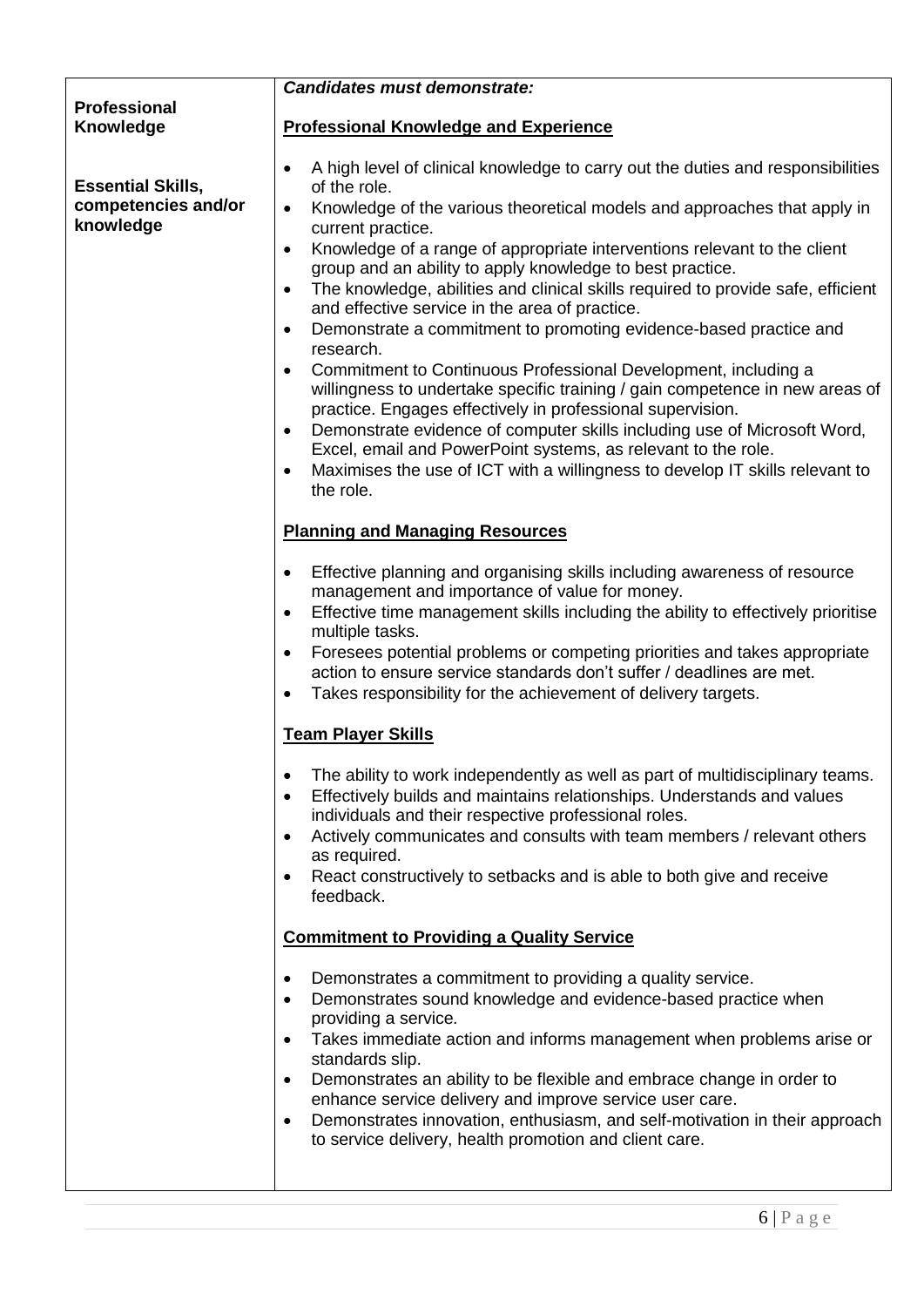|                                                                                             | <b>Evaluating Information and Judging Situations</b>                                                                                                                                                                                                                                                                                                                                                                                                                                                                                                                                                                                                                                                                     |
|---------------------------------------------------------------------------------------------|--------------------------------------------------------------------------------------------------------------------------------------------------------------------------------------------------------------------------------------------------------------------------------------------------------------------------------------------------------------------------------------------------------------------------------------------------------------------------------------------------------------------------------------------------------------------------------------------------------------------------------------------------------------------------------------------------------------------------|
|                                                                                             | The ability to assess a situation, determine the nature and severity of the<br>problem and initiate a resolution within their professional and personal<br>scope of practice.<br>The ability to formulate, articulate and demonstrate sound clinical<br>$\bullet$<br>reasoning.<br>The ability to gather information from enough sources and other people to<br>$\bullet$<br>make well-founded decisions.<br>The ability to establish integrity by ensuring that the professional, ethical<br>and safety factors are fully considered in decisions.<br>The ability to recognise when it is appropriate to refer decisions to a higher<br>$\bullet$<br>level of authority or to include other colleagues in the decision. |
|                                                                                             | <b>Communication and Interpersonal Skills</b>                                                                                                                                                                                                                                                                                                                                                                                                                                                                                                                                                                                                                                                                            |
|                                                                                             | Demonstrate effective communication skills including the ability to present<br>$\bullet$<br>information in a clear and concise manner.<br>Tailors the communication method and the message to match the needs of<br>$\bullet$<br>the audience.<br>Effective interpersonal skills; the ability to build and maintain effective<br>working relationships.<br>Demonstrate awareness and an appreciation of the service user.<br>$\bullet$<br>Ability to empathise with and treat patients, relatives and colleagues with<br>$\bullet$<br>dignity and respect.<br>Good negotiation skills and is assertive as required.                                                                                                      |
|                                                                                             |                                                                                                                                                                                                                                                                                                                                                                                                                                                                                                                                                                                                                                                                                                                          |
| <b>Other requirements</b><br>specific to the post                                           | • Flexible to changing needs<br>• Be computer literate                                                                                                                                                                                                                                                                                                                                                                                                                                                                                                                                                                                                                                                                   |
| <b>Competition Specific</b><br><b>Selection Process</b><br><b>Short listing / Interview</b> | Applications should be submitted by completing the hospital's standard job<br>application form. Application forms and full particulars relating to the post are<br>available on St. John's Hospital website, www.stjohnshospital.ie or this link<br>here http://www.stjohnshospital.ie/management-and-admistration/recruitment/<br>- or contact the HR department St. John's Hospital.<br>Applications to Human Resources Department, St. John's Hospital.<br>recruitment@stjohnshospital.ie                                                                                                                                                                                                                             |
|                                                                                             | Closing date; 12.00 noon Friday 1 <sup>st</sup> July 2022                                                                                                                                                                                                                                                                                                                                                                                                                                                                                                                                                                                                                                                                |
|                                                                                             | Please send your application from an email address that you will review<br>regularly as communication during the assessment/selection period will<br>only be through that email address                                                                                                                                                                                                                                                                                                                                                                                                                                                                                                                                  |
|                                                                                             | <b>Ranking/Shortlisting / Interview</b><br>A ranking and or shortlisting exercise may be carried out on the basis of<br>information supplied in your application form. The criteria for ranking and or<br>shortlisting are based on the requirements of the post as outlined in the<br>eligibility criteria and skills, competencies and/or knowledge section of this job<br>specification. Therefore, it is very important that you think about your<br>experience in light of those requirements.<br>Failure to include information regarding these requirements may result in you                                                                                                                                     |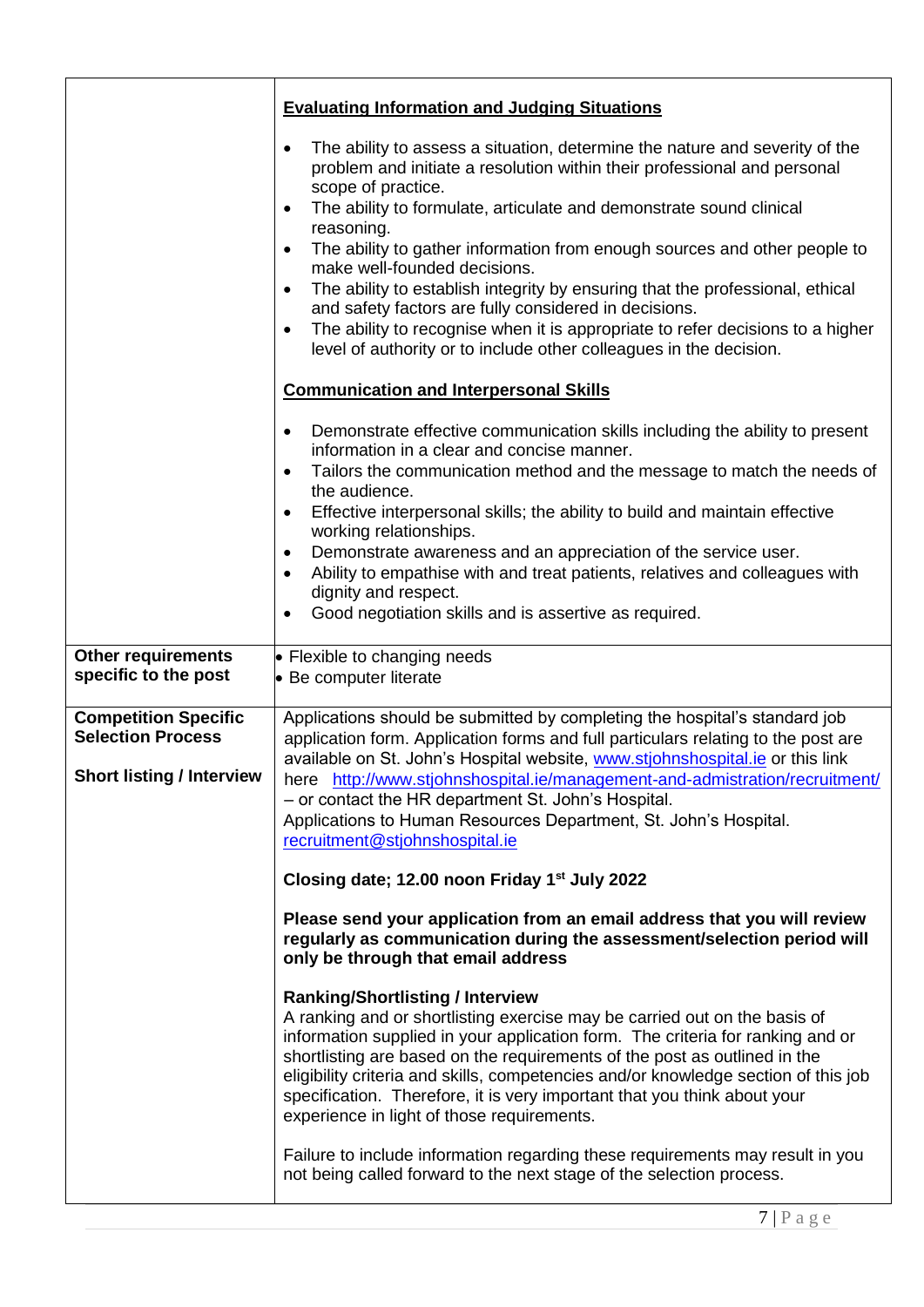|                                                                                                                                                                                                                                   | Those successful at the ranking stage of this process (where applied) will be<br>placed on an order of merit and will be called to interview in 'bands' depending<br>on the service needs of the organisation.                                                                                                                                                                                                                                                                                                                                                                                                                                                                                                                                                                                                                                                                   |
|-----------------------------------------------------------------------------------------------------------------------------------------------------------------------------------------------------------------------------------|----------------------------------------------------------------------------------------------------------------------------------------------------------------------------------------------------------------------------------------------------------------------------------------------------------------------------------------------------------------------------------------------------------------------------------------------------------------------------------------------------------------------------------------------------------------------------------------------------------------------------------------------------------------------------------------------------------------------------------------------------------------------------------------------------------------------------------------------------------------------------------|
| <b>Code of Practice</b>                                                                                                                                                                                                           | St. John's Hospital will run this campaign in compliance with the Code of<br>Practice prepared by the Commission for Public Service Appointments (CPSA).<br>The Code of Practice sets out how the core principles of probity, merit, equity<br>and fairness might be applied on a principle basis. The Code also specifies the<br>responsibilities placed on candidates, feedback facilities for candidates on<br>matters relating to their application, when requested, and outlines procedures<br>in relation to requests for a review of the recruitment and selection process,<br>and review in relation to allegations of a breach of the Code of Practice.<br>Codes of Practice are published by the CPSA and are available on www.hse.ie<br>in the document posted with each vacancy entitled "Code of Practice,<br>Information For Candidates" or on www.cpsa-online.ie. |
| The reform programme outlined for the health services may impact on this role and as structures change<br>the job description may be reviewed.                                                                                    |                                                                                                                                                                                                                                                                                                                                                                                                                                                                                                                                                                                                                                                                                                                                                                                                                                                                                  |
| $\mathbf{r}$ , and the contract of the contract of the contract of the contract of the contract of the contract of the contract of the contract of the contract of the contract of the contract of the contract of the contract o |                                                                                                                                                                                                                                                                                                                                                                                                                                                                                                                                                                                                                                                                                                                                                                                                                                                                                  |

This job description is a guide to the general range of duties assigned to the post holder. It is intended to be neither definitive nor restrictive and is subject to periodic review with the employee concerned.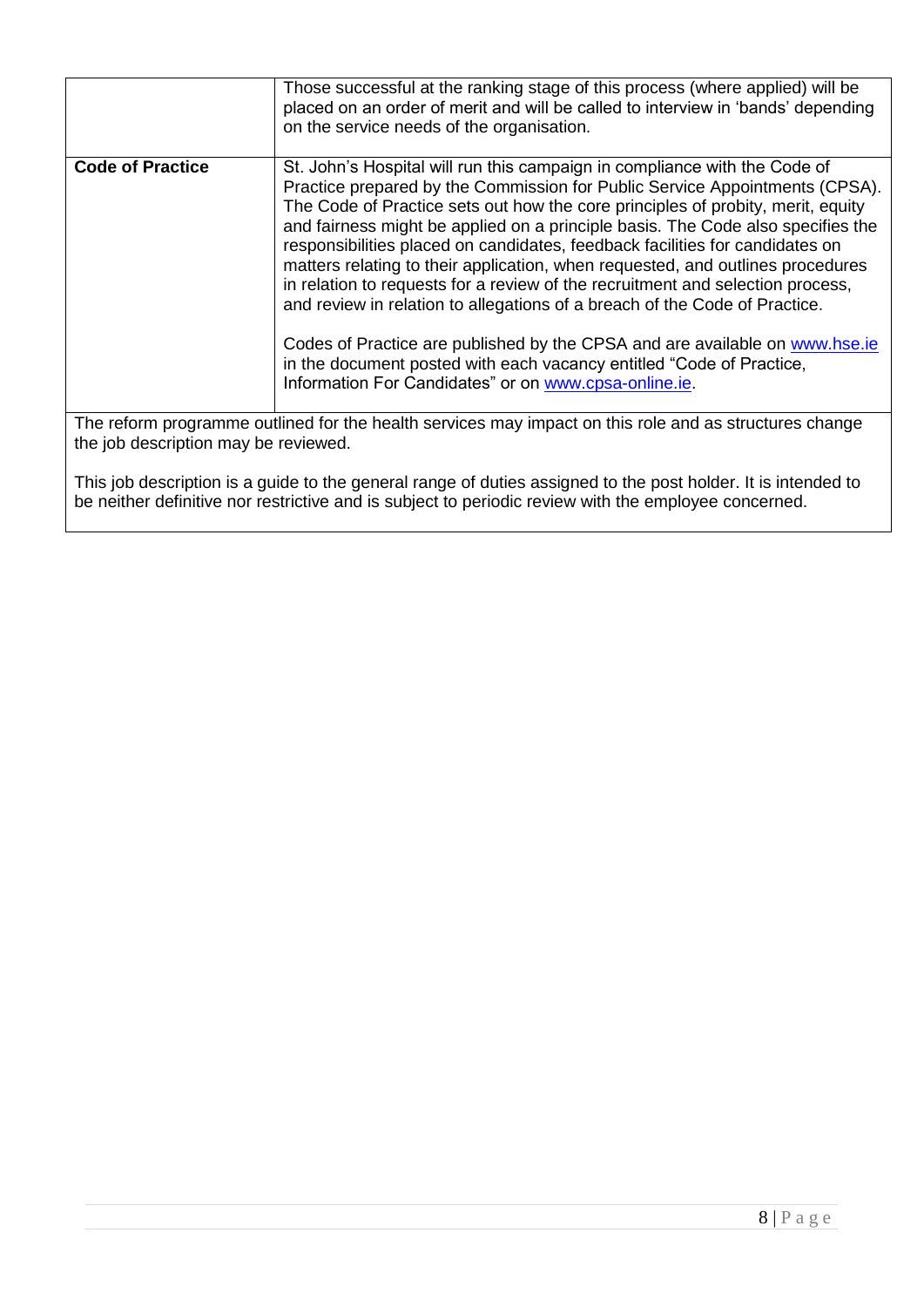

## **Terms and Conditions of Employment Dietitian**

| <b>Tenure</b>       | The appointment is Part-time (0.5 WTE/ 17.5 hours per week), permanent and<br>pensionable. A panel will be formed from which all future permanent posts in this<br>grade will be drawn during the life of the panel.                                                                                                                                                                                                                                                                                                                                                                                                                                                                          |
|---------------------|-----------------------------------------------------------------------------------------------------------------------------------------------------------------------------------------------------------------------------------------------------------------------------------------------------------------------------------------------------------------------------------------------------------------------------------------------------------------------------------------------------------------------------------------------------------------------------------------------------------------------------------------------------------------------------------------------|
| <b>Remuneration</b> | The salary scale for this post is in accordance with HSE approved salary scales<br>as at 1 <sup>st</sup> October 2021 PSPP as follows:                                                                                                                                                                                                                                                                                                                                                                                                                                                                                                                                                        |
|                     | €37,522; €39,714; €41,518; €42,830; €43,940; €45,091; €46,227; €47,394;<br>€48,554; €49,713; €50,939; €52,236; €53,532; €54,569 LSI;                                                                                                                                                                                                                                                                                                                                                                                                                                                                                                                                                          |
|                     | The above salary scale is in respect of a full-time post and will be calculated on a<br>pro rata basis if applicable to Part-time posts.                                                                                                                                                                                                                                                                                                                                                                                                                                                                                                                                                      |
|                     | New appointees to any grade start at the minimum point of the scale. Incremental<br>credit will be applied for recognised relevant service in Ireland and abroad<br>(Department of Health Circular 2/2011). Incremental credit is normally granted on<br>appointment, in respect of previous experience in the Civil Service, Local<br>Authorities, Health Service and other Public Service Bodies and Statutory<br>Agencies.                                                                                                                                                                                                                                                                 |
| <b>Working Week</b> | The standard working week applying to the post is whole-time.<br>Wholetime hours are 17.5 hours per week. Flexibility in consideration of service<br>needs is required.                                                                                                                                                                                                                                                                                                                                                                                                                                                                                                                       |
|                     | HSE Circular 003-2009 "Matching Working Patterns to Service Needs (Extended<br>Working Day / Week Arrangements); Framework for Implementation of Clause<br>30.4 of Towards 2016" applies. Under the terms of this circular, all new entrants<br>and staff appointed to promotional posts from Dec 16 <sup>th</sup> 2008 will be required to<br>work agreed roster / on call arrangements as advised by their line manager.<br>Contracted hours of work are liable to change between the hours of 8am-8pm<br>over seven days to meet the requirements for extended day services in<br>accordance with the terms of the Framework Agreement (Implementation of<br>Clause 30.4 of Towards 2016). |
| <b>Annual Leave</b> | 29 working days per annum, (based on a 35-hour week).<br>Pro-rata annual leave entitlement applies to part-time posts.                                                                                                                                                                                                                                                                                                                                                                                                                                                                                                                                                                        |
|                     | The annual leave associated with the post is in accordance with approved St.<br>John's Hospital annual leave policy.                                                                                                                                                                                                                                                                                                                                                                                                                                                                                                                                                                          |
| Superannuation      | All pensionable staff become members of the pension scheme.                                                                                                                                                                                                                                                                                                                                                                                                                                                                                                                                                                                                                                   |
| Age                 | The Public Service Superannuation (Age of Retirement) Act, 2018* set 70 years<br>as the compulsory retirement age for public servants.                                                                                                                                                                                                                                                                                                                                                                                                                                                                                                                                                        |
|                     | * Public Servants not affected by this legislation:                                                                                                                                                                                                                                                                                                                                                                                                                                                                                                                                                                                                                                           |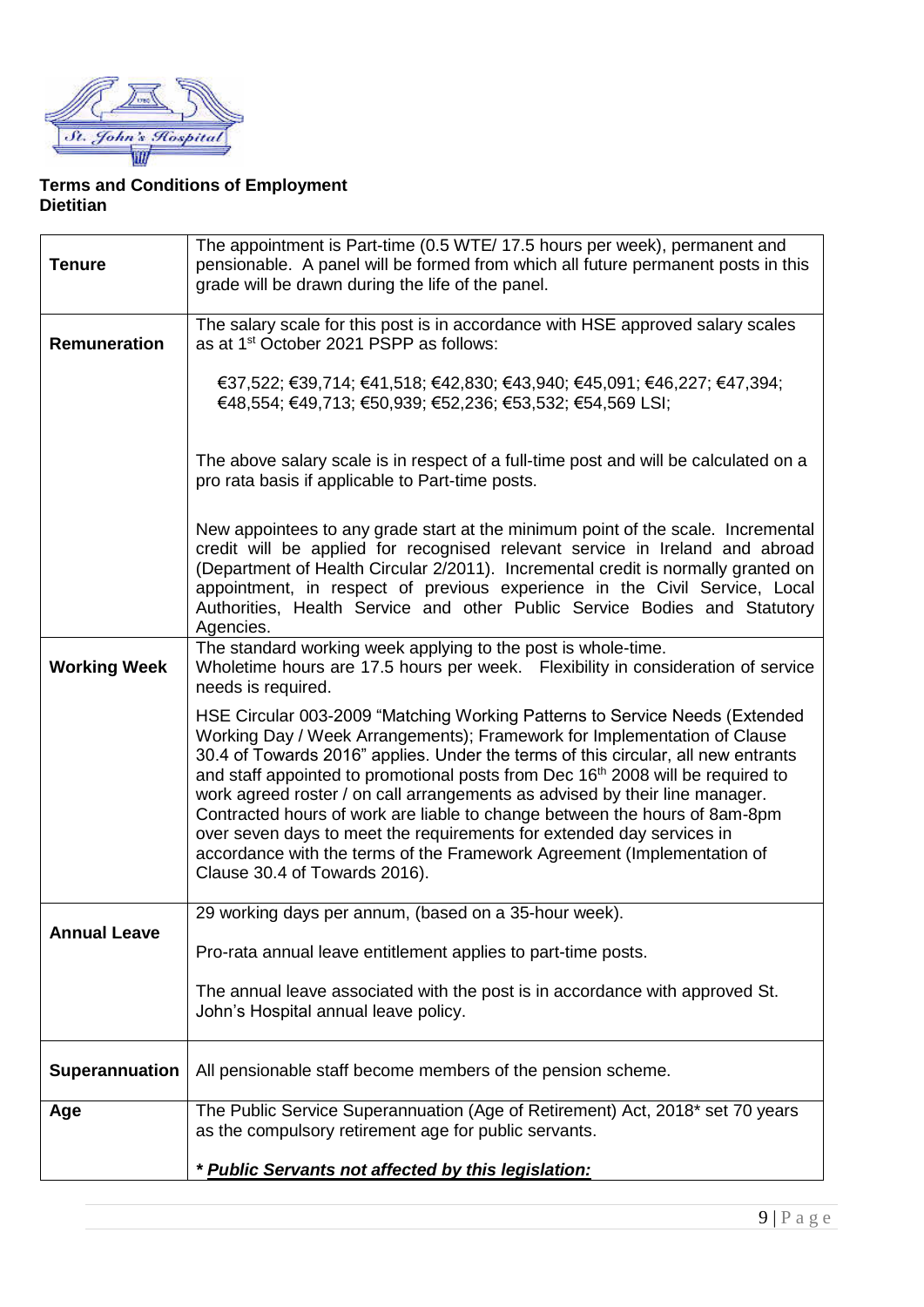|                                                                         | Public servants recruited between 1 April 2004 and 31 December 2012 (new<br>entrants) have no compulsory retirement age.                                                                                                                                                                                                                                                                                                                                                                                                                                                                                                                                                                                                                                                                                              |
|-------------------------------------------------------------------------|-----------------------------------------------------------------------------------------------------------------------------------------------------------------------------------------------------------------------------------------------------------------------------------------------------------------------------------------------------------------------------------------------------------------------------------------------------------------------------------------------------------------------------------------------------------------------------------------------------------------------------------------------------------------------------------------------------------------------------------------------------------------------------------------------------------------------|
|                                                                         | Public servants recruited since 1 January 2013 are members of the Single                                                                                                                                                                                                                                                                                                                                                                                                                                                                                                                                                                                                                                                                                                                                              |
|                                                                         | Pension Scheme and have a compulsory retirement age of 70.                                                                                                                                                                                                                                                                                                                                                                                                                                                                                                                                                                                                                                                                                                                                                            |
| <b>Probation</b>                                                        | Employment will be probationary for the first six months, during which time the<br>Department Head will carry out periodic probation assessment reviews. The<br>appointee will cease to hold office at the end of or during the probationary period<br>unless during such period the Hospital has certified that their service is<br>satisfactory.                                                                                                                                                                                                                                                                                                                                                                                                                                                                    |
| <b>Terms of</b><br><b>Employment</b>                                    | All persons employed will be required to sign a contract of employment, which will<br>set out the terms and conditions of the employment.                                                                                                                                                                                                                                                                                                                                                                                                                                                                                                                                                                                                                                                                             |
|                                                                         | A job description will form part of the contract documentation                                                                                                                                                                                                                                                                                                                                                                                                                                                                                                                                                                                                                                                                                                                                                        |
| <b>Proficiency in</b><br>the English<br>Language                        | A level of proficiency in the English language is a requirement of all roles within<br>St. John's Hospital.                                                                                                                                                                                                                                                                                                                                                                                                                                                                                                                                                                                                                                                                                                           |
|                                                                         | Proficiency in spoken English is assessed during the interview process                                                                                                                                                                                                                                                                                                                                                                                                                                                                                                                                                                                                                                                                                                                                                |
| <b>Uniform</b>                                                          | The appointee will be required to comply with and actively promote the existing                                                                                                                                                                                                                                                                                                                                                                                                                                                                                                                                                                                                                                                                                                                                       |
|                                                                         | dress code regulations.                                                                                                                                                                                                                                                                                                                                                                                                                                                                                                                                                                                                                                                                                                                                                                                               |
|                                                                         | The appointee will also be required to wear an identity badge in line with existing<br>conditions                                                                                                                                                                                                                                                                                                                                                                                                                                                                                                                                                                                                                                                                                                                     |
| <b>Sick Leave</b>                                                       | There is a discretionary sick pay scheme, details of which are available from the<br>Human Resources Department. Sick pay is contingent on full cooperation and<br>compliance with the Hospital's absence management procedures.                                                                                                                                                                                                                                                                                                                                                                                                                                                                                                                                                                                      |
| <b>Confidentiality</b>                                                  | In the course of employment, the person appointed may have access to, or hear<br>information concerning the medical or personal affairs of patients and/or staff, or<br>other health service business. Such records and information are strictly<br>confidential and, unless acting on the instructions of an authorised officer, on no<br>account must information concerning staff, patients or other health service<br>business be divulged or discussed except in the performance of normal duty. In<br>addition, records must never be left in a manner that unauthorised persons can<br>obtain access to them and must be kept in safe custody when no longer required                                                                                                                                          |
| <b>General Data</b><br><b>Protection</b><br><b>Regulation</b><br>(GDPR) | The post holder is obliged to adhere to General Data Protection Regulations<br>2018. All staff who have access to patients' care records have a responsibility to<br>ensure that these are maintained efficiently and that confidentiality is protected in<br>line with the Hospital's Confidentiality Policy. Staff are also subject to this<br>obligation both on an implied basis and also on the basis that, on accepting their<br>job description, they agree to maintain both patient/client and staff confidentiality.<br>In addition, all health professionals are advised to compile records on the<br>assumption that they are accessible to patients in line with FOI and GDPR 2018<br>Hospital policies and procedures at all times. Details of the Hospital's policies are<br>available on the intranet. |
| Hospital<br><b>Policies and</b><br><b>Procedures</b>                    | All Hospital policies and procedures form an integral part of an employment<br>contract and may be subject to update and revision, from time to time, in<br>consultation with union representatives as appropriate. Employees are required to<br>comply with all hospital policies, procedures and the Hospital's ethical codes of<br>practice.                                                                                                                                                                                                                                                                                                                                                                                                                                                                       |
|                                                                         | Employees are required to abide by the hospital's code of behaviour and the code<br>of practice as defined by their relevant professional body.                                                                                                                                                                                                                                                                                                                                                                                                                                                                                                                                                                                                                                                                       |